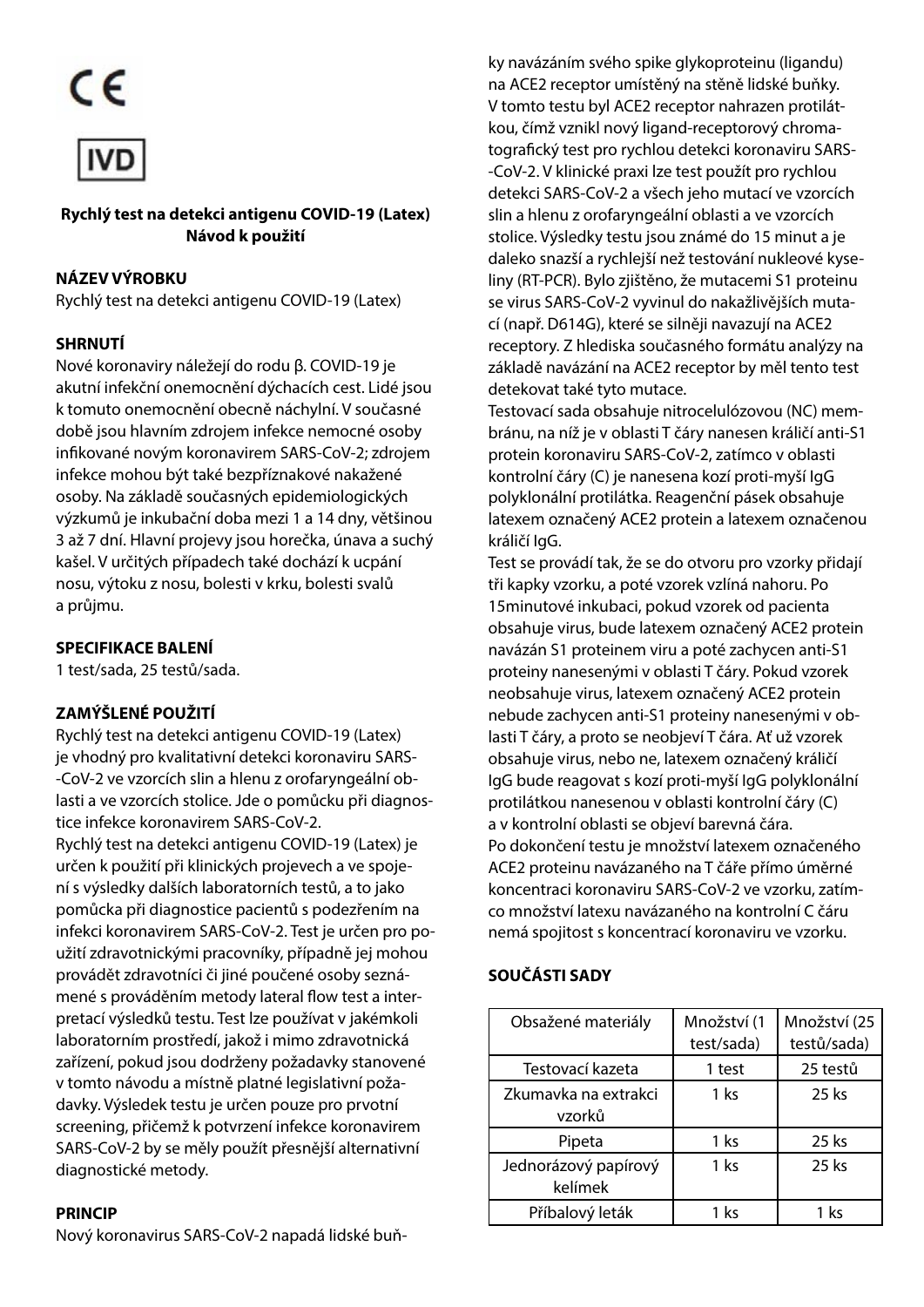| Požadované materiály,    |  |
|--------------------------|--|
| které nejsou poskytnuty  |  |
| Časovač                  |  |
| Tyčinka na odběr stolice |  |
| Nádoba                   |  |

## packaged in the sealed pouch, protected from light and stored 【**STORAGE AND STABILITY**】 **SKLADOVÁNÍ A STABILITA**

Test je validní po dobu 12 měsíců, pokud se všechny součásti uchovávají zabalené v zataveném sáčku, chráněné před světlem a správně skladované při teplotě 2–30 °C. Po otevření obalu s reagentem by se test měl provést do jedné hodiny. Datum výroby a datum<br>Datum exspirace je uvedeno na obalu.

## ODBĚR A PŘÍPRAVA VZORKŮ

- lze použít pro testování vzorků slin a hlenu z orofaryngeální oblasti a vzorků stolice. 1. Rychlý test na detekci antigenu COVID-19 (Latex)
- 2. Sliny a hlen z orofaryngeální oblasti: Umyjte si ruce mýdlem a vodou / dezinfekčním prostředkem s obsalien alionologi. Oteviete hadoba. odelejti poté sliny (cca 2 ml) vyplivněte do nádoby. Zabraň-<br>te kontaminaci vnějšího povrchu nádoby slinami. te kontaminaci vnějšího povrchu nádoby slinami. sahem alkoholu. Otevřete nádobu. Udělejte zvuk "Kruuua", abyste dostali sliny co nejhlouběji z hrdla,
- a před čištěním zubů a požitím jídla či nápoje. Test by se měl provést ihned po odběru vzorku. Vzorek neponechávejte při pokojové teplotě po prior to testing. 3. The test should be performed immediately after the sample is více než 2 hodiny. Vzorky lze před testováním skladovat při teplotě -20 °C po dobu max. 1 měsíce. 3. Optimální doba pro odběr vzorku: po probuzení
- a.<br>Pokud má dojít k přepravě vzorků, je nezbytné provést jejich zabalení ve shodě s místními předpisy o přepravě etiologických agens.
- 5. Pokud se vzorky skladují při teplotě -20 ℃, musejí temperature, that the complete prior to testing. <sub>2</sub><br>a rozmrazit pouze jednou; opakované mražení a rozmrazování není vhodné. se visual se visual se visual procesor covering the transportations se před testováním nechat zcela rozmrazit při etiologica<br> kojové teplotě a dobře smíchat. Vzorky lze zmrazit

# 【**TESTING PROCEDURE**】 The samples can be frozen and thawed once and repeated freezing **POSTUP TESTOVÁNÍ**

. <del>. . . . . . . . . . . . . . .</del><br>Před testováním si pečlivě prostudujte návod k po**and specimens to equilibrate to temperature (15℃-30℃) prior**  【**TESTING PROCEDURE**】 užití a nechejte testovací sadu a vzorky ustálit na pokojovou teplotu (15–30 °C).

1. Vzorek slin a hlenu z orofaryngeální oblasti: Od-Sample Extraction Tube and transfer approximately 200μL of fresh **and specimens to equilibrate to temperature (15℃-30℃) prior**  šroubujte víčko zkumavky na extrakci vzorků a pomocí saliva or sputum from container into the Sample Extraction Tube **to testing.** pipety přeneste cca 200 μl čerstvého vzorku z nádoby .<br>do zkumavky na extrakci vzorků. Poté zkumavkou zatřeste a vzorek dobře promíchejte s pufrem.



extrakci vzorků a pomocí vzorkovací tyčinky odeberte cca 30 mg čerstvého vzorku stolice (přibližně velikosti zápalkové hlavičky). Tyčinku vložte do  $\frac{1}{\sqrt{2}}$  into the Sample Extraction Tube and mix completely dokud se stolice zcela nerozpustí v pufru. zkumavky na extrakci vzorků a zkumavkou třeste, 2. Vzorek stolice: Odšroubujte víčko zkumavky na



- 3. Testovací kazetu vyjměte z obalu, položte ji na stůl, sejměte malé víčko na horní straně zkumavky na up the sample hole). move off the small cap on the top of the sample extraction tube, kapky vzorku (naplňte otvor pro vzorek). extrakci vzorků a do otvoru pro vzorek přidejte 3
- $\frac{1}{4}$ . Read the result and  $\frac{1}{4}$  is the result of  $\frac{1}{4}$  minutes. If  $\frac{1}{4}$  is the  $\frac{1}{4}$ delší než 20 minut se výsledek musí považovat za neplatný a doporučuje se test zopakovat. 4. Výsledek odečtěte za 15 minut. Po uplynutí doby

#### *d* in the control line region (C) and another line should be control and another line should be control and another line should be control and another line should be control and another line should be control and anothe more the results are invalid, and a repeat test is recommended. **VYHODNOCENÍ VÝSLEDKŮ**

rozitivni (+*)*. Objev revná čára by se vždy měla objevit v oblasti kontrolní<br>*ví revná* čára by se vždy měla objevit v oblasti kontrolní Pozitivní (+): Objeví se dvě barevné čáry. Jedna bačáry (C) a další pak v oblasti čáry T.

 $\sum_{k}$ (T) se může lišit v závislosti na koncentraci SARS-CoV-2 ve vzorku. Proto by se za pozitivní výsledek měla považovat jakákoli barva v oblasti testovací čáry. zovat jakakolí barvá v oblasti testováci cary.<br>Negativní (-): Objeví se jedna barevná čára v oblasti kon-**Indidid:** *Controlation*<br>Insuficient species and recorded as such species in the consideration of the consideration of the consideration Neplatný: Neobjeví se žádná čára. Neplatnost testu je nejčastěji způsobena nedostatečným objemem vzorku nebo nesprávným postupem. Překontrolujte the test kit immediately and contact your local distributor. reasons for control line failure. Review the procedure and repeat cím přípravkem. Pokud problém přetrvává, okamžitě \*POZNÁMKA: Intenzita barvy v oblasti testovací čáry postup testování a test zopakujte s novým testovapřestaňte testovací soupravu používat a kontaktujte svého dodavatele.



### **POSTUPY KONTROLY KVALITY**

test obsahuje interni kontrolni postup, ktery potvrdi, zda bylo přidáno dostatečné množství vzorku a zda byl dodržen správný postup. Barevná čára v kontrol-. <del>0010. Hort moži roznan i</del><br>Test obsahuje interní kontrolní postup, který potvrdí, ní oblasti (C) indikuje, že výsledky testu jsou platné. S touto sadou se nedodávají kontrolní standardy, doporučuje se však provádět kontrolní testy v rámci správné laboratorní praxe a pro ověření výsledků testu.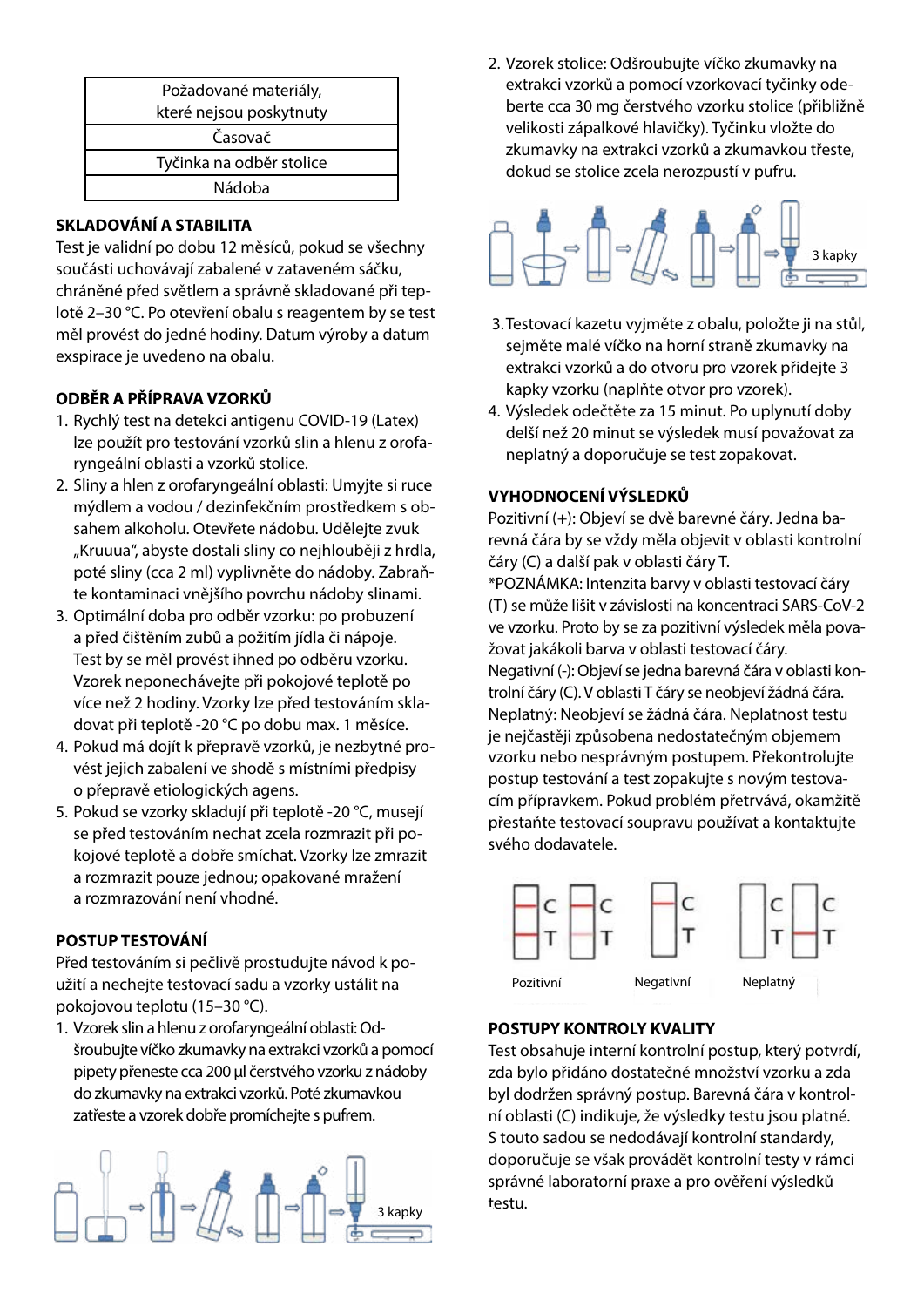### **OMEZENÍ**

- 1. Rychlý test na detekci antigenu COVID-19 (Latex) lze použít pouze na vzorky slin a hlenu z orofaryngeální oblasti a na vzorky stolice. Použití vzorků krve, séra, plasmy a jiných vzorků, např. výtěrů z nosu, nebylo ověřeno. Pokud je test vzorku slin negativní, avšak klinické indikace naznačují infekci chorobou COVID-19, doporučuje se provést test vzorku stolice. Je-li výsledek testu kteréhokoli vzorku pozitivní, navštivte neprodleně lékaře z důvodu provedení klinického vyšetření. Tento kvalitativní test nestanoví kvantitativní hodnotu ani míru růstu koncentrace viru SARS-CoV-2.
- 2. Rychlý test na detekci antigenu COVID-19 (Latex) pouze indikuje přítomnost viru SARS-CoV-2 ve vzorku a neměl by se používat jako jediné kritérium diagnostiky infekce virem SARS-CoV-2.
- 3. Stejně jako u jiných diagnostických testů musejí být výsledky posuzovány s dalšími klinickými informacemi, jež má lékař k dispozici.
- 4. Je-li výsledek testu negativní, a přesto přetrvávají klinické příznaky, je třeba provést další testování jinými klinickými metodami. Negativní výsledek testu nevylučuje možnost infekce virem SARS-  $-CoV-2$ .
- 5. V tomto testu nebyl hodnocen vliv vakcín, antivirotik, antibiotik, chemoterapeutik a imunosupresiv.
- 6. Z důvodu podstatných rozdílů mezi metodikami se důrazně doporučuje, aby byly před přechodem z jedné technologie na druhou provedeny studie korelace metod pro posouzení rozdílů v technologiích. Z důvodu těchto rozdílů v technologiích není možné očekávat stoprocentní shodu výsledků.
- 7. Vlastnosti testu byly stanoveny pouze s použitím typů vzorků uvedených v oddílu Zamýšlené použití. Jiné typy vzorků nebyly hodnoceny a neměly by být pomocí této sady testovány.
- 8. Testování vzorků po uplynutí více než 2 hodin od odběru může mít za následek chybné výsledky. Vzorky by se měly testovat co nejdříve po odběru.
- 9. Negativní výsledky u pacientů, u nichž došlo k nástupu příznaků před více než pěti dny, by se měly považovat za předběžné a měly by se případně potvrdit molekulární zkouškou.
- 10. Pokud je množství virového antigenu ve vzorku pod mezí detekce testu nebo pokud byl vzorek nesprávně odebrán či přepravován, může dojít k falešně negativnímu výsledku; z tohoto důvodu negativní výsledek testu nevylučuje infekci virem SARS-CoV-2.
- 11. Nebylo ověřováno, zda skladování ve virovém transportním médiu (VTM) má vliv na testování vzorků, a proto u takových vzorků může dojít k jejich negativnímu ovlivnění.

SARS-CoV-2, zejména u osob, jež byly v kontaktu s virem. Infekce u těchto osob by se měla vyloučit dalším testováním pomocí molekulárních diagnostických metod.

### **FUNKČNÍ VLASTNOSTI 1. Mez detekce**

Mez detekce (LOD) Rychlého testu na detekci antigenu COVID-19 (Latex) je 0,5 ng/ml SARS-COV-2 spike glykoproteinu.

#### **2. Citlivost a specificita**

Rychlý test na detekci antigenu COVID-19 (Latex) byl porovnán s hlavním komerčním reagentem (PCR); výsledky ukazují, že Rychlý test na detekci antigenu COVID-19 (Latex) má vysokou citlivost a specificitu. **Vzorek slin z orofaryngeální oblasti:**

|                        | Metoda           | <b>PCR</b> |           | Celkové  |
|------------------------|------------------|------------|-----------|----------|
| Rychlý test            | Výsledky         | Pozitivní  | Negativní | výsledky |
| na detekci<br>antigenu | Pozitivní        | 91         |           | 91       |
| COVID-19<br>(Latex)    | Negativní        | 12         | 106       | 118      |
|                        | Celkové výsledky | 103        | 106       | 209      |

Relativní citlivost: 88,4 % (95 %CI: 80,53 % – 93,83 %) Relativní specificita: 100,0 % (95 %CI: 96,58 % – 100,00 %)

Přesnost: 94,3 % (95 %CI: 90,19 % – 97,00 %)

### **Vzorek hlenu:**

| Metoda                 | <b>PCR</b>       |           |           | Celkové  |
|------------------------|------------------|-----------|-----------|----------|
| Rychlý test            | Výsledky         | Pozitivní | Negativní | výsledky |
| na detekci<br>antigenu | Pozitivní        | 95        |           | 95       |
| COVID-19<br>(Latex)    | Negativní        |           | 106       | 114      |
|                        | Celkové výsledky | 103       | 106       | 209      |

Relativní citlivost: 92,2 % (95 %CI: 85,27 % – 96,59 %) Relativní specificita: 100,0% (95 %CI: 96,58 % – 100,00 %) Přesnost: 96,2 % (95 %CI: 92,60 % – 98,33 %)

### **Vzorek stolice:**

| Metoda                 |                  | <b>PCR</b> |           | Celkové  |  |
|------------------------|------------------|------------|-----------|----------|--|
| Rychlý test            | Výsledky         | Pozitivní  | Negativní | výsledky |  |
| na detekci<br>antigenu | Pozitivní        | 96         |           | 96       |  |
| COVID-19<br>(Latex)    | Negativní        |            | 106       | 113      |  |
|                        | Celkové výsledky | 103        | 106       | 209      |  |

Relativní citlivost: 93,2 % (95 %CI: 86,50 % – 97,22 %) Relativní specificita: 100,0 % (95 %CI: 96,58 % – 100,00 %) Přesnost: 96,7 % (95 %CI: 93,22 % – 98,64 %)

3. Křížová reakce: Pomocí Rychlého testu na detekci antigenu COVID-19 (Latex) byly testovány následující látky, přičemž nebyla pozorována křížová reakce.

12. Negativní výsledky nevylučují infekci virem